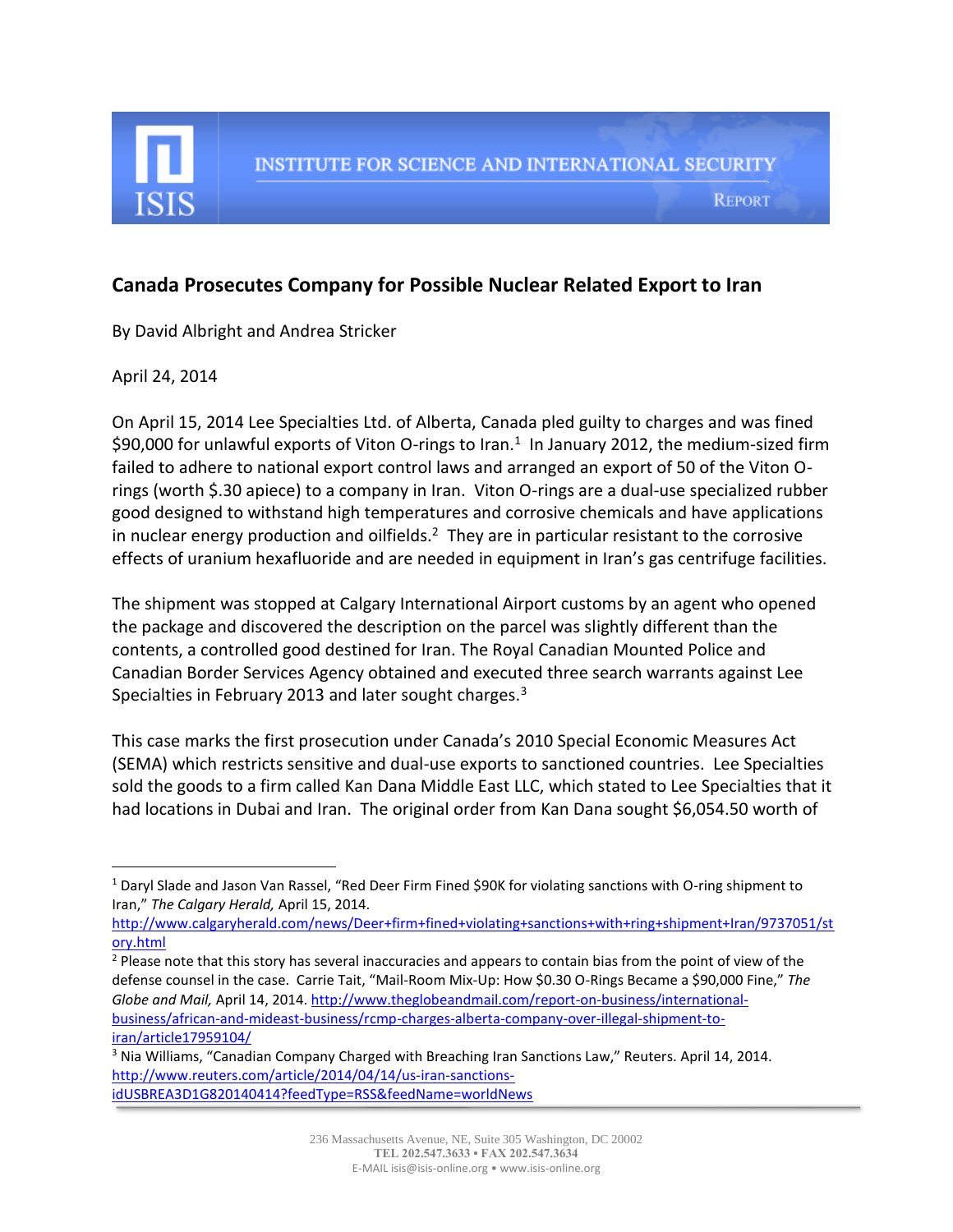fittings, couplers, and O-rings, according to court documents cited by *The Globe and Mail*. 4 According to a Canadian official with knowledge of the case who preferred not to be identified, discussions went back and forth between a Lee Specialties associate and the Kan Dana agent about whether the goods were intended for Iran or Dubai, but the shipping and billing, or "account" address, for the sale was ultimately given as in Tehran.

The defense counsel for Lee Specialties maintained that an unwitting junior salesperson acted alone and that shipping clerks for the company may have accidentally listed a Tehran address instead of an intended one in Dubai. However, even if this is true, the difference on the description of the goods and the actual content of the package suggests some level of knowing deception. In any case, the judge made a determination of guilt in the case. The existence of Iranian involvement in any order should have been an unmistakable warning to the company and its employees. That the order was apparently not subject to review by internal company deliberations shows in particular that Lee Specialties had an ineffective internal trade control compliance system.

Prosecutors never identified whether the O-rings were destined for a nuclear or oil related enduse in Iran and did not seek the advice of intelligence. Kan Dana Middle East LLC claimed only to be an oilfield producer. But the law does not require such a determination, given the sensitive nature of this type of O-rings.

According to online searches, Kan Dana has not been implicated in previous illicit procurement efforts. However, that is not particularly significant since Iran regularly enlists new front companies to help procure goods as older ones are exposed.

Lee Specialties, at a minimum, failed to exercise due diligence. There were enough "red flags" that it should have refused business that had the classic hallmarks of an Iranian procurement effort that was using a UAE location as a false end user to illicitly procure goods. The company had only recently begun trading internationally and reportedly professed little knowledge of export compliance requirements and procedures, but this excuse is unacceptable, given the widespread availability of information about Iranian illegal procurement schemes and the Canadian government's strong stance on Iran nonproliferation sanctions.

Although prosecutors should be commended for pursuing this case, the Canadian government overall should be faulted for a lack of focus on illicit nuclear trade. Canada's lack of adequate outreach to companies and enforcement of export controls, including the use of sting operations to target illicit procurement, may mean that such cases are more common than thought. Lee Specialties' lawyer has claimed it has now established an effective internal compliance system. It apparently fired the salesperson and two shipping clerks involved with the case. One hopes it is now staffed by people who are trustworthy and knowledgeable about

 $\overline{a}$ 

<sup>4</sup> "Mail-Room Mix-Up," April 14, 2014.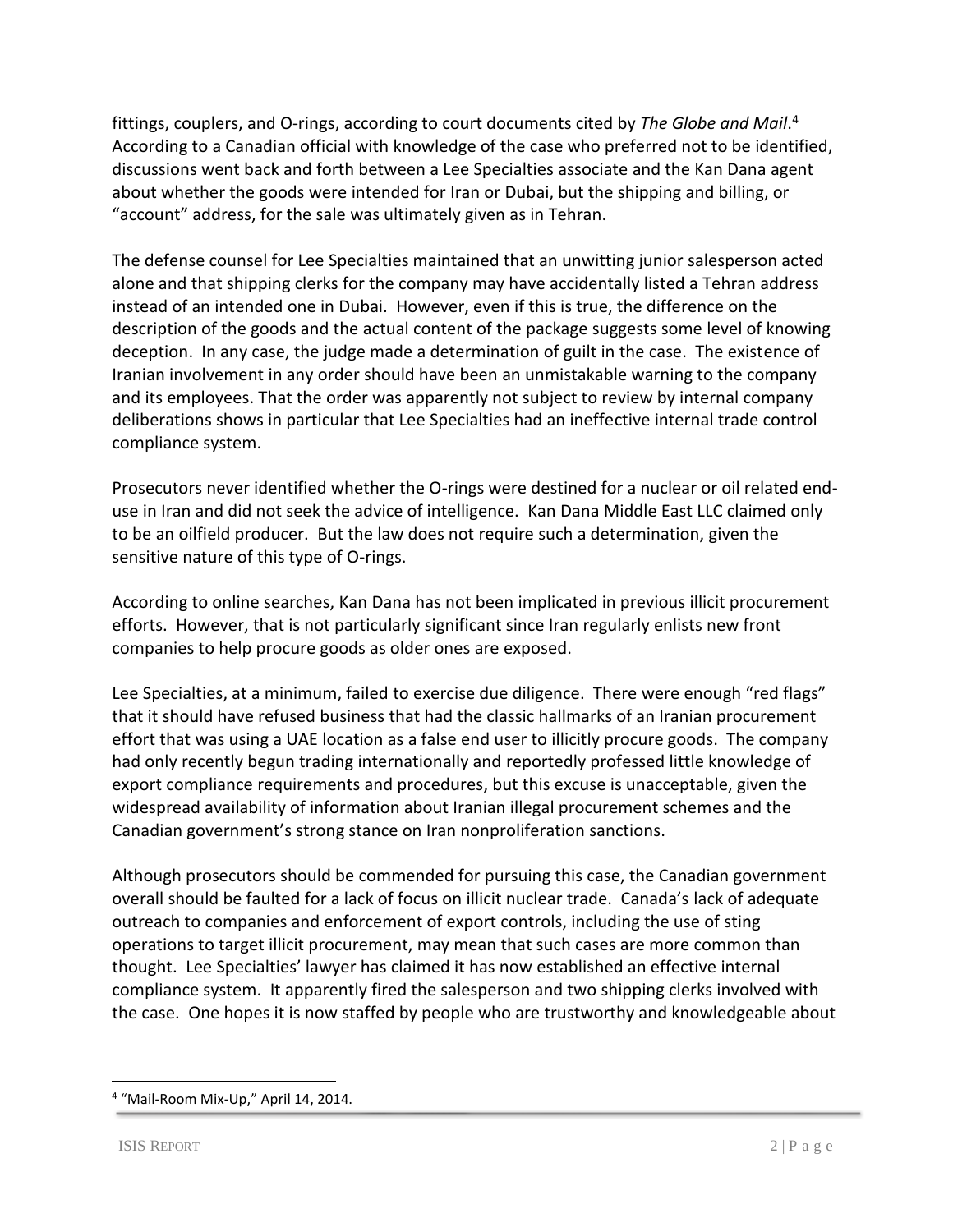the nature of smuggling operations and who report directly to the top leadership of the company.

## **Canada Must Do Better**

This case is one of only a handful of export compliance cases prosecuted by Canada, another being the 2010 case of Mahmoud Yadegari, an Iranian-Canadian citizen sentenced to 20 months in prison for attempting to re-export U.S.-made pressure transducers to Iran.<sup>5</sup> Yadegari was found to be supplying an Iranian illicit procurement network linked to a front company for Kalaye Electric, which obtains goods illegally for Iran's uranium enrichment program. Yadegari was prosecuted under Canada's United Nations Act, the key law in effect that prohibited exports of sensitive goods to sanctioned countries prior to the imposition of the 2010 Special Economic Measures Act.

Only three prosecutions of Canada's United Nations Act have ever been attempted. In the Lee Specialties case, prosecutors originally brought additional charges under the United Nations Act, but only the SEMA charges were not dropped. Although officials state that Canada is now taking more action against Iranian and other illicit trade, three instances of enforcement do not prove this, particularly given the widespread suspicion that Iran exploits Canada as a source of sanctioned goods and as a transshipment country for goods originating in the United States. This may be due to a lack of a national security priority attached to preventing illicit nuclear trade that includes better coordination of the intelligence agency and law enforcement officials in uncovering such schemes and bringing perpetrators to justice. Canada should make these national priorities.

Canada's export control efforts and laws against sanctioned countries such as Iran are rudimentarily enforced at best; the country is ripe for exploitation by illicit procurement networks and agents seeking to take advantage of a lack of knowledge and seriousness by industry concerning these regulations. Authorities must make examples of companies with fines higher than \$90,000 and include significant incarceration in relevant laws as a penalty for these types of crimes. Lee Specialties according to the industry website Manta.com, has an estimated annual revenue of nearly \$29,000,000. The comparably low penalty is unlikely to deter other companies from selling to Iran.<sup>6</sup>

This case again highlights that Canada needs to conduct additional outreach to companies in order to inform them of export control laws, company internal compliance system requirements, due diligence best practices, and the methods used by Iran to smuggle goods in violation of trade control laws and sanctions. The government also needs to emphasize the

 $\overline{\phantom{a}}$ 

<sup>5</sup> Andrea Stricker, "Case Study- Yadegari Sentenced to 20 Months Plus Time Served; Worked for Procurement Ring that Supplied Iran's Enrichment Program," (Washington, D.C.: Institute for Science and International Security, August 2, 2010)[. http://isis-online.org/isis-reports/detail/yadegari-sentenced-to-20-months-plus-time-served/20](http://isis-online.org/isis-reports/detail/yadegari-sentenced-to-20-months-plus-time-served/20) <sup>6</sup> <http://www.manta.com/ic/mt682lz/ca/lee-specialties-ltd>